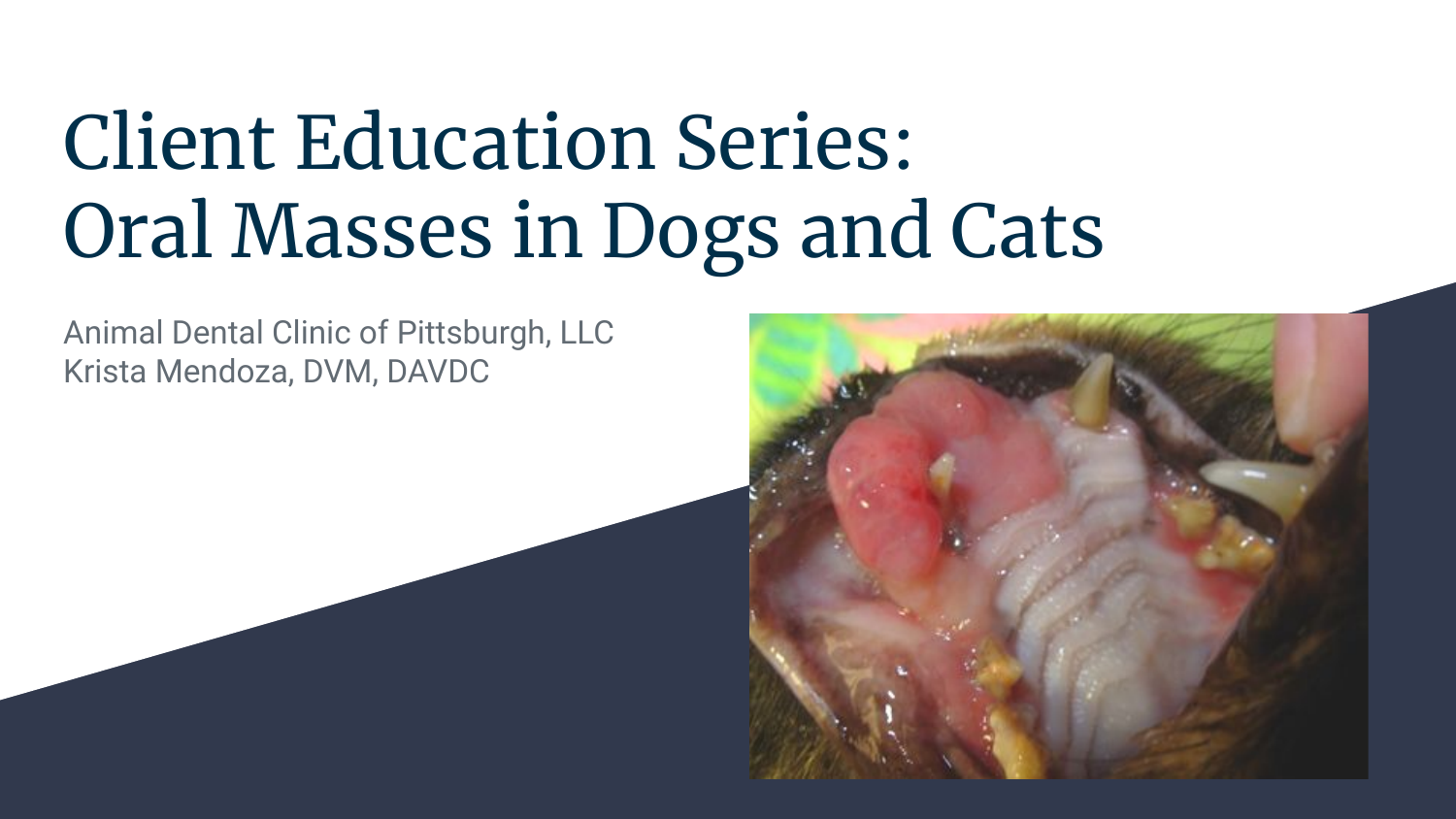## Types of growths in the mouth:

Benign: Non-harmful but can grow and possibly cause issues with eating, chewing, bleeding, etc.

Malignant: Harmful and destructive with potential to spread to other areas of the body

\*Tumors in cats can be very sneaky and sometimes a "growth" is not visible but there is still destruction of tissue resulting in ulcerations or holes (called fistula) in the mouth



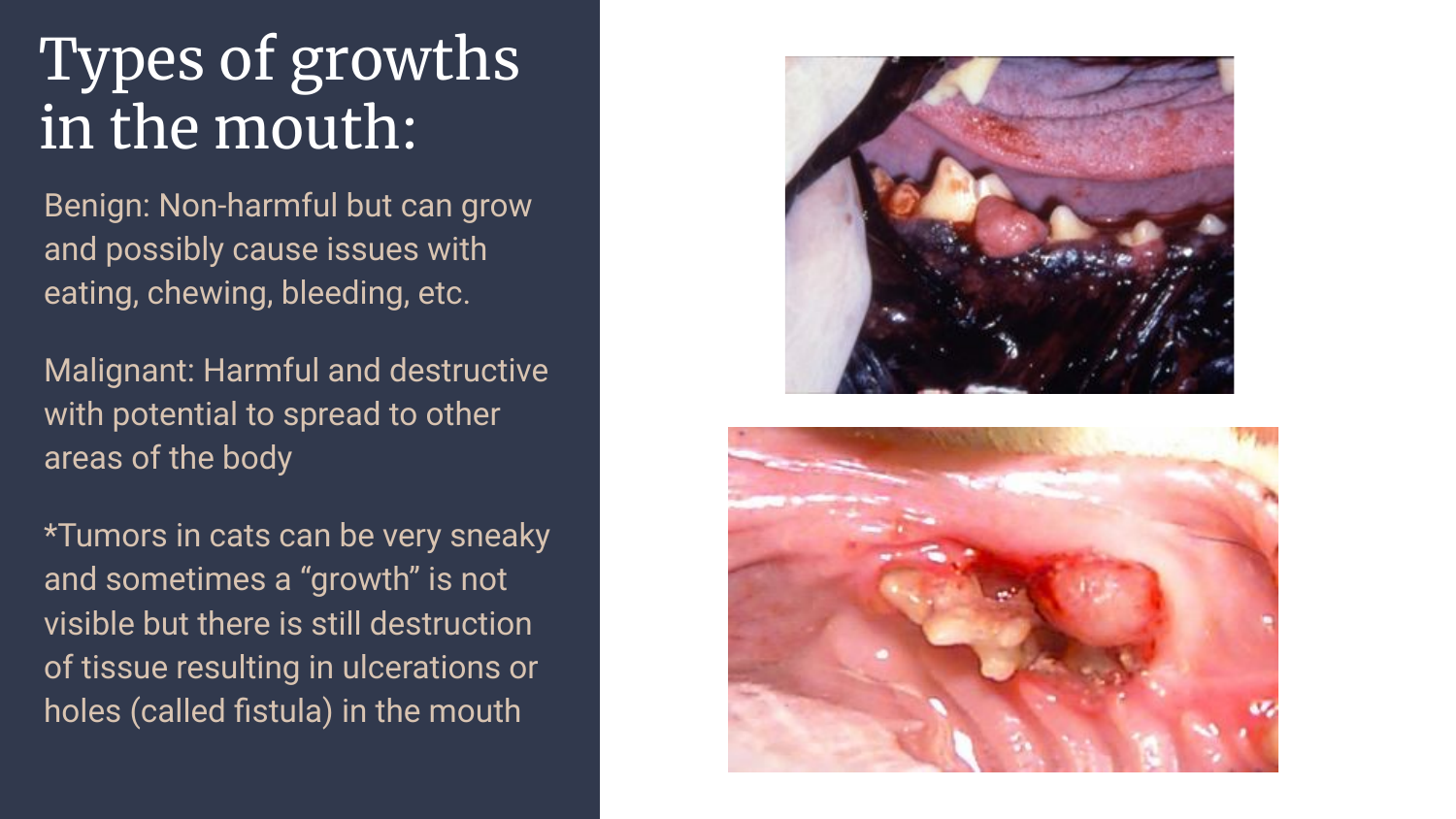Biopsy and dental radiographs are taken to determine a diagnosis

It is important to understand WHAT we are dealing with, WHERE the mass is to figure out a plan moving forward and what treatment options are available.

With more aggressive tumors, consultation with oncology and surgery are sometimes indicated.